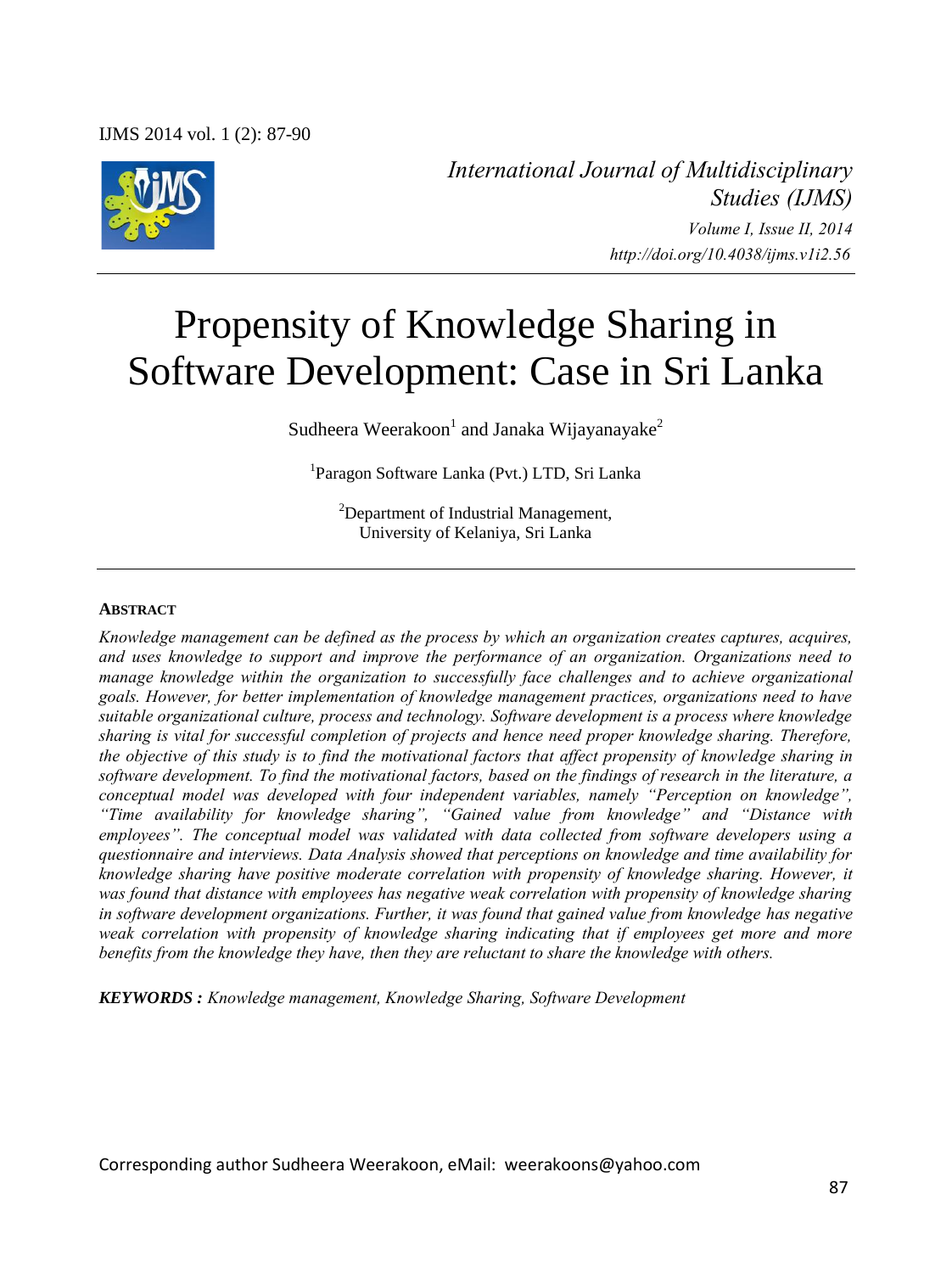#### **1. INTRODUCTION**

Knowledge management can be defined as the process by which an organization creates captures, acquires, and uses knowledge to support and improve the performance of organizations. Organizations need to manage knowledge within the organization to successfully face challenges and to achieve organizational goals. By using knowledge management tools, organizations can capture and disseminate valuable knowledge resources among employees. However, for better implementation of knowledge management practices, organizations need to have suitable organizational culture, process and technology. Software development is a process where knowledge sharing is vital for successful completion of projects. Software projects that are in various domains are handled by software development companies and each and every project needs specialty knowledge to complete them successfully. By working on different projects, employees acquire unique knowledge with years of their experience. However, if knowledge sharing is not happening within an organization, when employees leave the organization, the team members of software development projects find it difficult to continue their projects. Therefore, having a proper mechanism to share knowledge is a very important aspect in software development. Hence, the objective of this study is to find the motivational factors that affect the propensity of knowledge sharing in software development.

## **2. CONCEPTUAL MODEL**

After a thorough review of the available literature, four factors, namely, perception of knowledge, time availability for knowledge sharing, gained value from knowledge, and distance between employees have been identified as the main factors that affect knowledge sharing. Perception of knowledge is considered as one of the main factors for knowledge transfers. According to Herrgard (Augier, M. and Vendelo, M.T. (EDS) 1999). "Perception and language are considered the main difficulties in sharing tacit knowledge". Since tacit knowledge is internal understanding, perception of knowledge should be strong; otherwise the knowledge will not be shared properly. According to Nonaka's (Chun W.C and Sylvio C 2010). knowledge transfer model, internalization needs more time to establish knowledge in the requesters' mind and therefore, time factor affects the sharing of knowledge among workers. Further, internalization of knowledge requires a longer time not only within individual, even organizational forms of knowledge require longer time for internalization (Herrgard, T.H 2000). Therefore, time availability is a factor that affects knowledge sharing. Knowledge has a value. Knowledge helps to gain power and knowledgeable employees get receive benefits from organizations. This situation creates negative influence on knowledge sharing. According to Herrgard (Augier, M. and Vendelo, M.T. (EDS) 1999). value of knowledge is a vital factor that influences knowledge sharing. According to literature, distance can be categorized into "Functional Distance", "Power Distance" and "Physical Distance" and these factors are some of the main factors that affect knowledge sharing (Nonaka, I. and takeuchi, H. 1995). Knowledge transformation required face to face communication, inspections and human interactions for successful knowledge transfer. Therefore, distance is a main factor that affects knowledge transfer.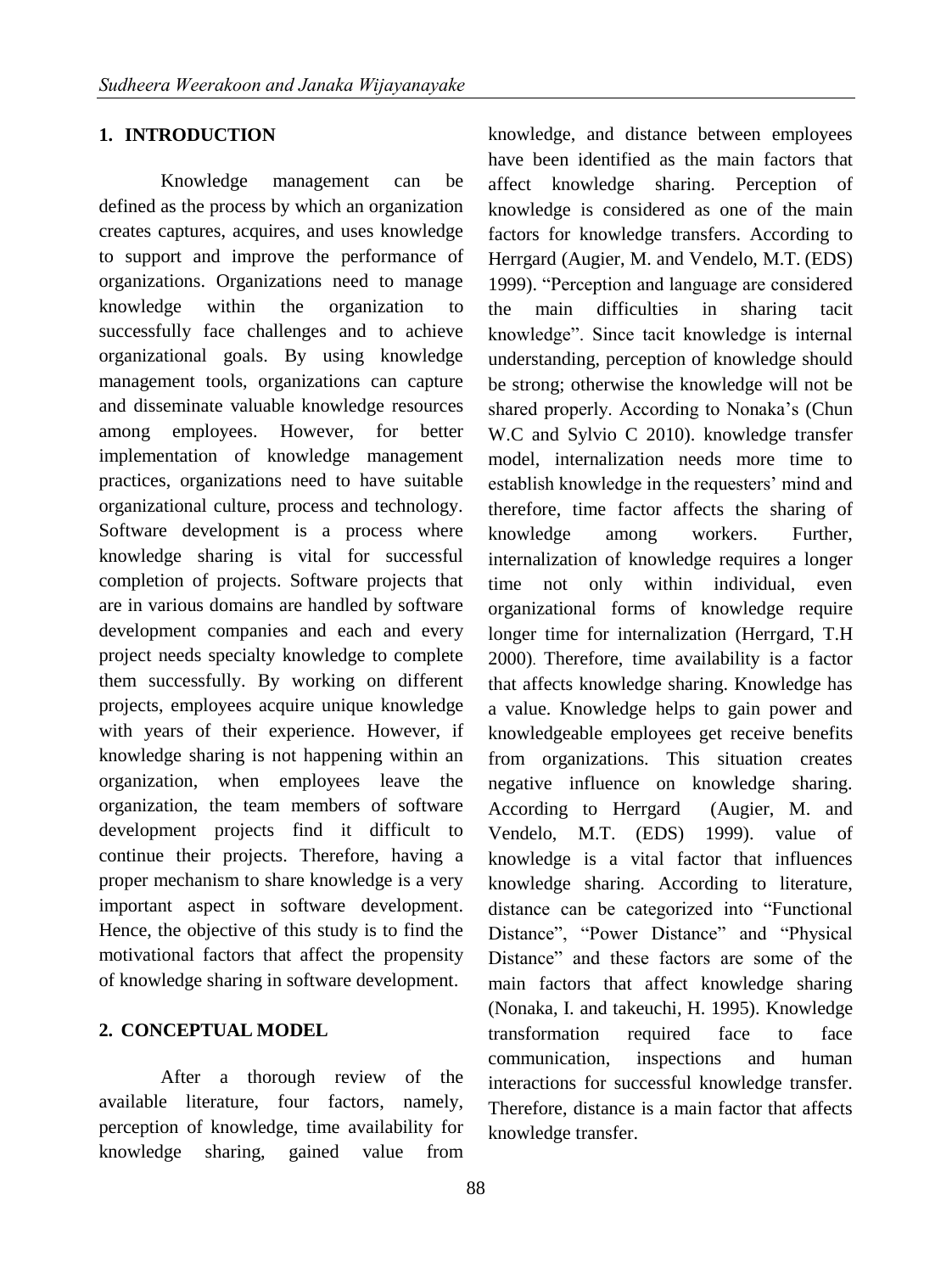

**Figure 1:** Factors affecting propensity of knowledge sharing

# **3. DATA COLLECTION AND RESULTS**

In order to test the correlation between factors identified and the propensity of knowledge sharing, for each factor, measurable variables were selected. Derivation of variables was based on well known books, articles and research papers. A questionnaire was used as the data collection tool for the survey. For this, the variables identified for each factor were mapped into questions to be used in the questionnaire. 46 questioners were distributed among selected group of employees who play different roles in software development. All 46 were interviewed with the questionnaire to collect data accurately. As data collected were non-parametric, Spearman's Correlation was used to find the correlation between factors in the conceptual model. The resulted correlation coefficients for the factors are shown in Table 01

**Table 1:** Spearman Correlation Coefficient

| <b>Factors</b>                    | <b>Correlation Coefficient</b> | Relationship             |
|-----------------------------------|--------------------------------|--------------------------|
| Perception On Knowledge           | 0.536                          | <b>Positive Moderate</b> |
| <b>Time Availability</b>          | 0.629                          | Positive Moderate        |
| Gained Value for the<br>knowledge | $-0.420$                       | Negative Weak            |
| <b>Distance</b>                   | $-0.396$                       | Negative Weak            |

According to the analysis of data with SPSS Version 17, perception on knowledge and time availability have a positive moderate correlation with the propensity of knowledge sharing with co-efficient value of 0.536 and 0.629 respectively. However, gained value for knowledge and distance between employees have a weak negative correlation with the propensity of knowledge sharing with coefficient value of -0.420 and -0.396 respectively.

According to the results, it is proven that perception on knowledge is having a positive moderate influence with the propensity of knowledge sharing. When analyzing answers to questions, it was found that 72% of employees indicated that they have sufficient knowledge about theoretical background, proper knowledge about systematic procedures and self-awareness about their knowledge, and they answered that they have a good perception of knowledge. Around 30% of employees have no clear perception of theoretical background and perception of systematic procedures, but a majority of employees were confident about their knowledge and skills. Even though the perception of knowledge has a moderate correlation with knowledge sharing, since perception of knowledge among employees is strong, this factor may not be a main factor that affects knowledge sharing in software development.

Data analysis proven that time availability has a positive moderate influence with the propensity of knowledge sharing. This describes that when available free time increases, propensity of knowledge sharing also increases. But when analyzing answers given for the available free time, only 37% answered directly that they are willing to share their knowledge in their free time. In addition a 29% of employees answered that they have a fair amount of free time during office hours and nearly 70% of employees answered that low or no free time is available during office hours. Since it gives a positive relationship, organizing a knowledge sharing times during office hours